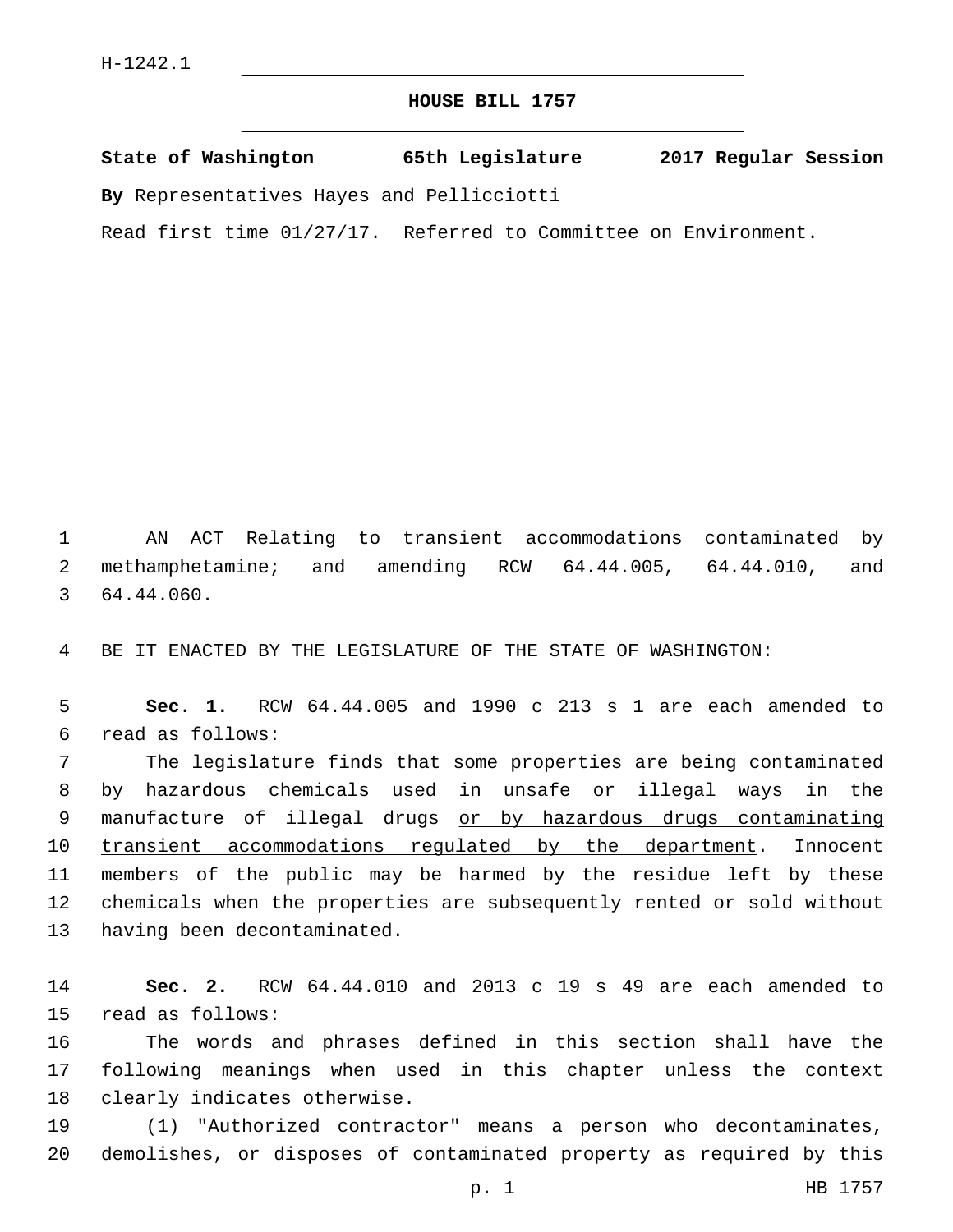chapter who is certified by the department as provided for in RCW 64.44.060.2

 (2) "Contaminated" or "contamination" means polluted by hazardous chemicals so that the property is unfit for human habitation or use due to immediate or long-term hazards. Property that at one time was contaminated but has been satisfactorily decontaminated according to procedures established by the state board of health is not "contaminated."8

(3) "Department" means the department of health.

10 (4) "Hazardous chemicals" means:

 (a) Methamphetamine in amounts exceeding the decontamination 12 standards set by the department when found in transient 13 accommodations such as hotels, motels, bed and breakfasts, resorts, 14 inns, crisis shelters, hostels, and retreats that are regulated by the department; and

 (b) The following substances associated with the illegal 17 manufacture of controlled substances:  $((+a))$   $(i)$  Hazardous 18 substances as defined in RCW 70.105D.020;  $((+b))$  (ii) precursor substances as defined in RCW 69.43.010 which the state board of health, in consultation with the pharmacy quality assurance commission, has determined present an immediate or long-term health 22 hazard to humans; and  $((e+))$  (iii) the controlled substance or substances being manufactured, as defined in RCW 69.50.101.

 (5) "Officer" means a local health officer authorized under 25 chapters 70.05, 70.08, and 70.46 RCW.

 (6) "Property" means any real or personal property, or segregable part thereof, that is involved in or affected by the unauthorized 28 manufacture, distribution, ((or)) storage, or use of hazardous chemicals. This includes but is not limited to single-family residences, units of multiplexes, condominiums, apartment buildings, transient accommodations, boats, motor vehicles, trailers, manufactured housing, any shop, booth, garden, or storage shed, and all contents of the items referenced in this subsection.

 **Sec. 3.** RCW 64.44.060 and 2013 c 251 s 6 are each amended to 35 read as follows:

 (1) A contractor, supervisor, or worker may not perform decontamination, demolition, or disposal work unless issued a certificate by the state department of health. The department shall establish performance standards for contractors, supervisors, and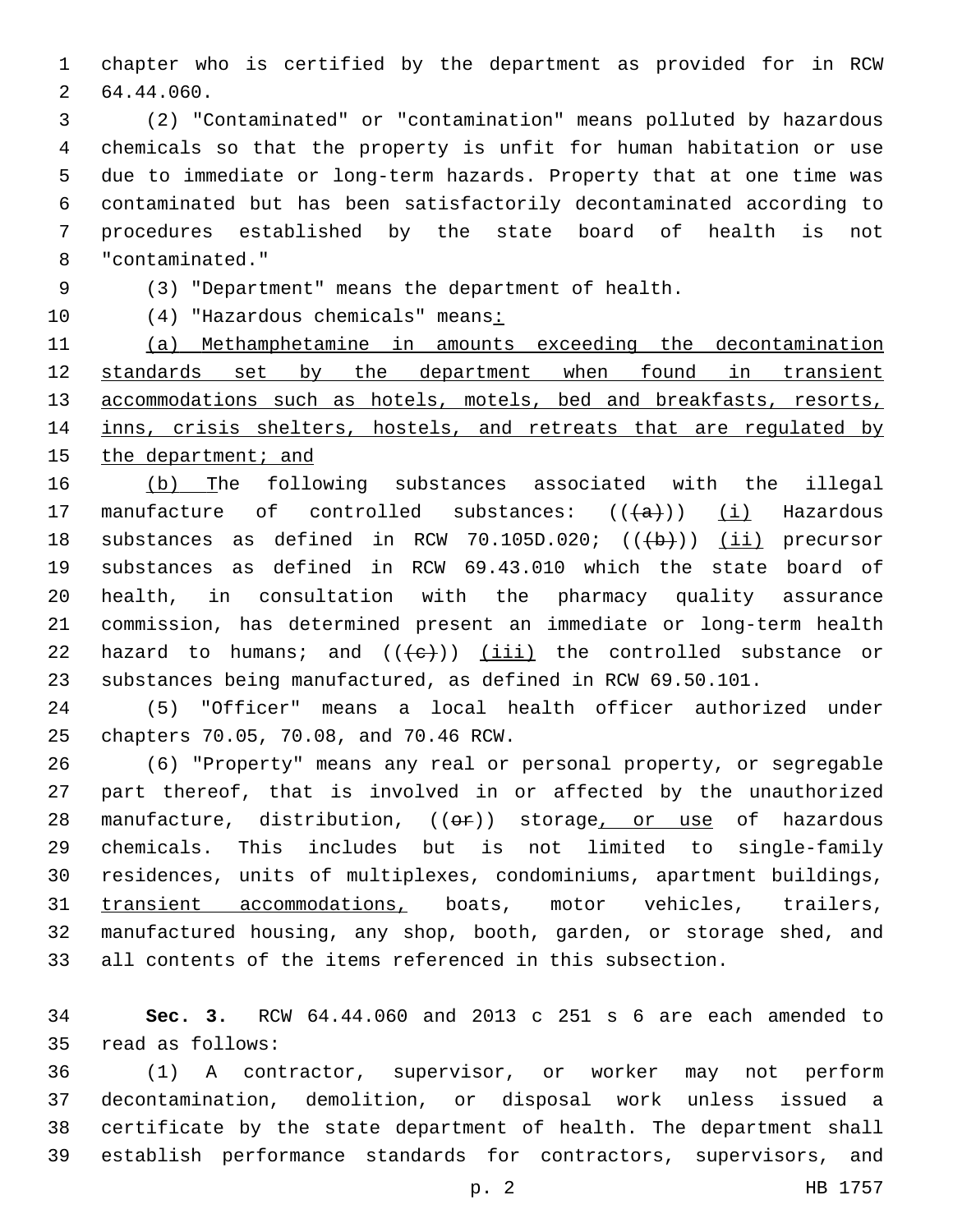workers by rule in accordance with chapter 34.05 RCW, the administrative procedure act. The department shall train and test, or may approve courses to train and test, contractors, supervisors, and workers on the essential elements in assessing contaminated transient accommodations or property used as an illegal controlled substances manufacturing or storage site to determine hazard reduction measures needed, techniques for adequately reducing contaminants, use of personal protective equipment, methods for proper decontamination, demolition, removal, and disposal of contaminated property, and relevant federal and state regulations. Upon successful completion of the training, and after a background check, the contractor, 12 supervisor, or worker shall be certified.

 (2) The department may require the successful completion of annual refresher courses provided or approved by the department for the continued certification of the contractor or employee.

 (3) The department shall provide for reciprocal certification of any individual trained to engage in decontamination, demolition, or disposal work in another state when the prior training is shown to be substantially similar to the training required by the department. The department may require such individuals to take an examination or 21 refresher course before certification.

 (4) The department may deny, suspend, revoke, or place restrictions on a certificate for failure to comply with the requirements of this chapter or any rule adopted pursuant to this chapter. A certificate may be denied, suspended, revoked, or have restrictions placed on it on any of the following grounds:

 (a) Failing to perform decontamination, demolition, or disposal 28 work under the supervision of trained personnel;

 (b) Failing to perform decontamination, demolition, or disposal work using department of health certified decontamination personnel;

31 (c) Failing to file a work plan;

(d) Failing to perform work pursuant to the work plan;

 (e) Failing to perform work that meets the requirements of the department and the requirements of the local health officers;

(f) Failing to properly dispose of contaminated property;

 (g) Committing fraud or misrepresentation in: (i) Applying for or obtaining a certification, recertification, or reinstatement; (ii) seeking approval of a work plan; and (iii) documenting completion of 39 work to the department or local health officer;